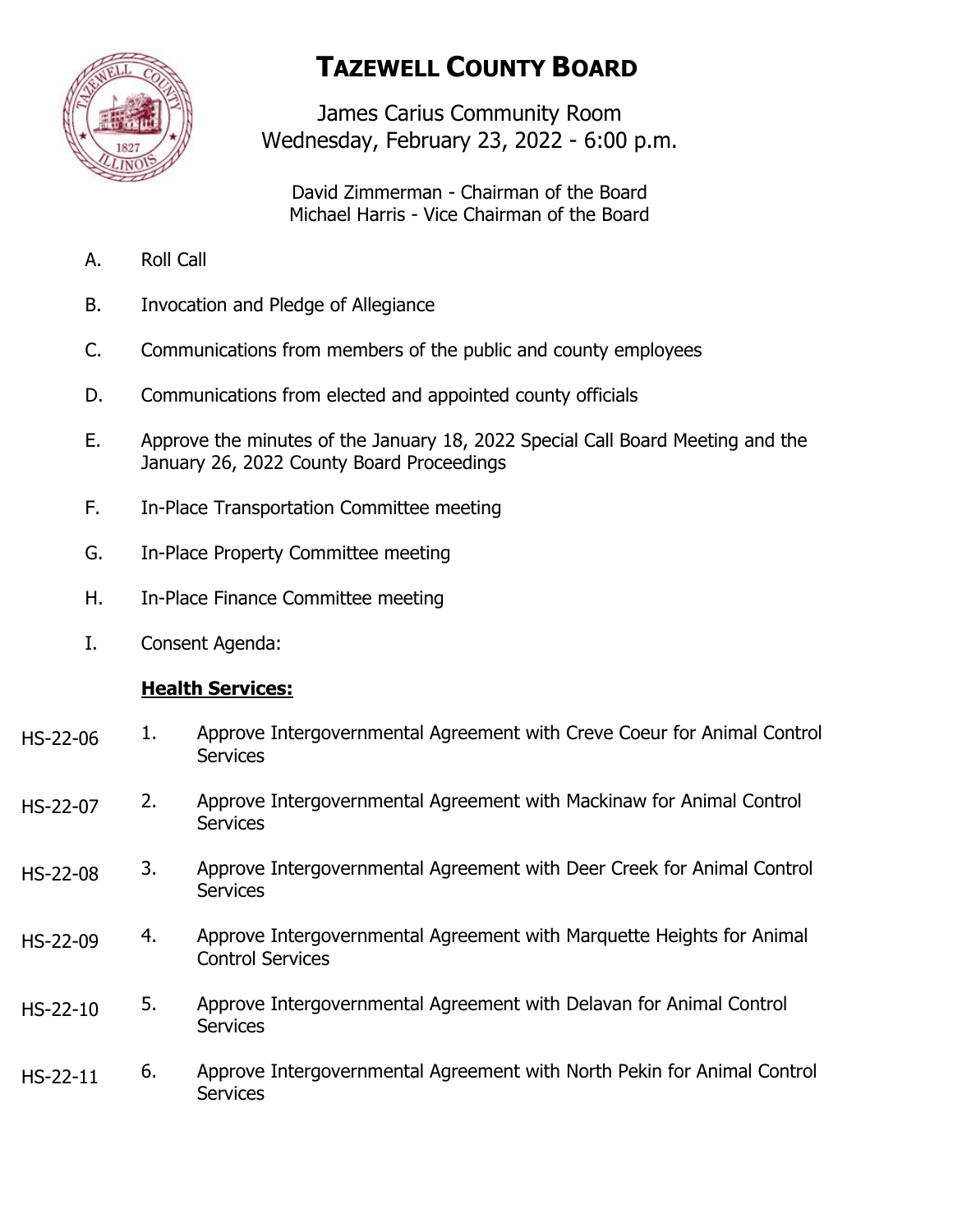- 7. Approve Intergovernmental Agreement with South Pekin for Animal Control **Services** HS-22-12
- 8. Approve Intergovernmental Agreement with Hopedale for Animal Control **Services** HS-22-13

#### **Transportation:**

- 9. Approve PPUATS 21-00051-00-ES T-22-3
- 10. Approve Local Public Agency Engineering Services Agreement for bridge replacement on Unsicker Road T-22-4
- 11. Approve low bid for box culvert replacement T-22-5
- 12. Approve Resolution Certifying Names to Take the Examination for County Engineer T-22-6
- 13. Approve Resolution Requesting Consent to the Appointment of an Acting County Engineer T-22-7
- 14. Approve Local Public Agency Engineering Services Agreement for repairs and improvements at the Tremont Highway Department T-22-8
- 15. Approve Standard Agreement for Professional Services for improvements at the shop building at the Tremont Highway Department facility T-22-9
- **16.** Approve Resolution for Maintenance Under the Illinois Highway Code **Upon approval of In-Place meeting T-22-10**
- **17.** Approve Resolution for Improvement Under the Illinois Highway Code **Upon approval of In-Place meeting T-22-11**

### **Property:**

**18.** Approve Farnsworth Task Order for the Tazewell County Municipal Building project **Upon approval of In-Place meeting P-22-01**

#### **Finance:**

- 19. Approve transfer request for Court Services F-22-04
- 20. Approve transfer request for County Board F-22-05
- 21. Approve adjustment to the tax levy for tax year 2022 F-22-06